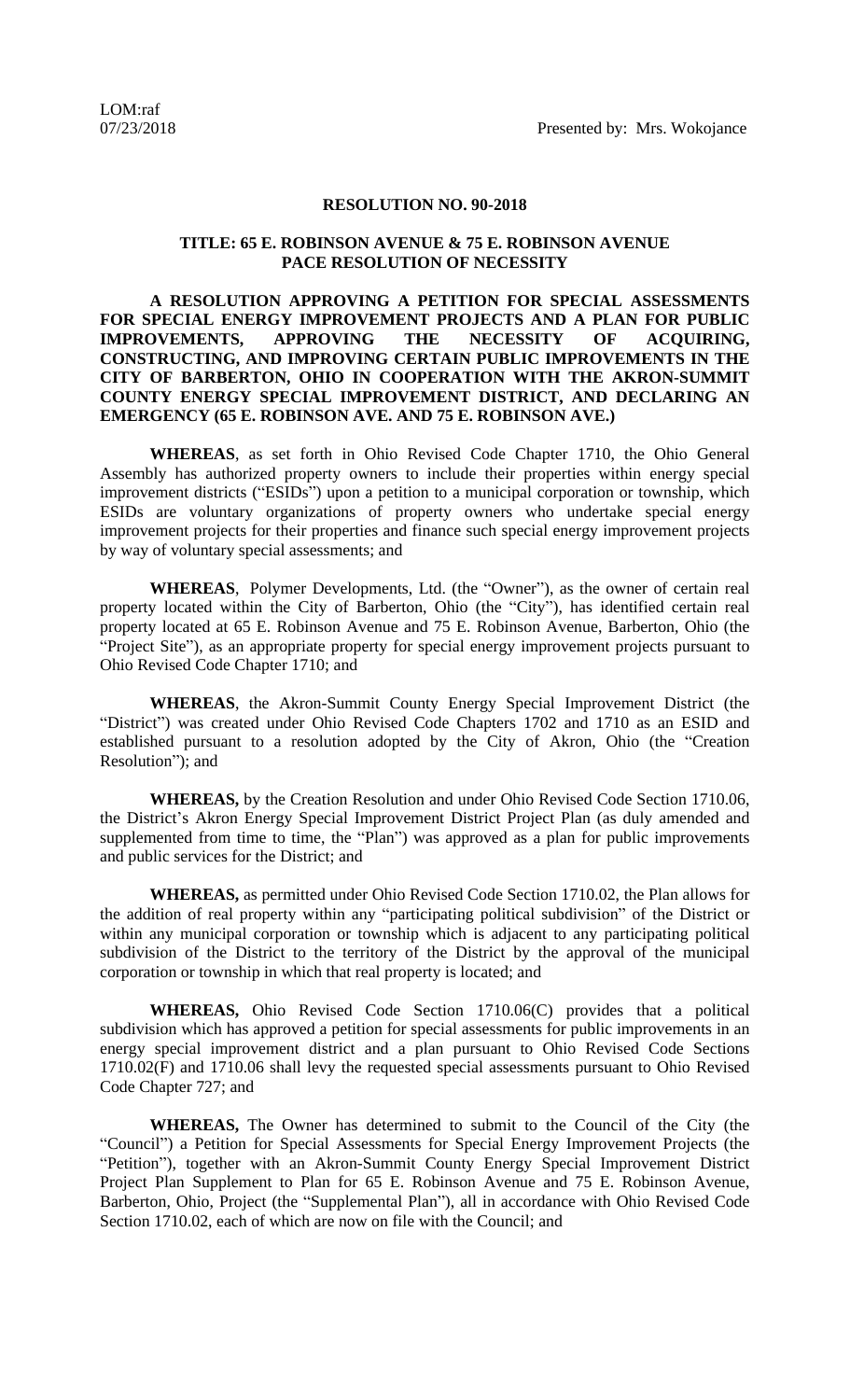**WHEREAS**, the Petition and the Supplemental Plan request that the Project Site be added to the District and that the City levy special assessments on the Project Site to pay the costs of special energy improvement projects to be provided on the Project Site, all as described more particularly in the Petition and the Supplemental Plan (the "Project"); and

**WHEREAS**, the Petition is for the purpose of developing and implementing special energy improvement projects in furtherance of the purposes set forth in Section 2o of Article VIII of the Ohio Constitution, including, without limitation, the Project, and further, the Petition identifies the amount and length of the special assessments to be imposed with respect to the Project; and

**WHEREAS**, this Council, as mandated by Ohio Revised Code Section 1710.02, must approve or disapprove the Petition within 60 days of the submission of the Petition; and

**WHEREAS**, this Council has determined to approve the Petition, together with the Supplemental Plan.

**WHEREAS**, The Petition, which is on file with the Council, has been signed by the Owner, as the owner of 100% of the Project Site, and proposes the necessity of acquiring, constructing, and improving the Project and financing the Project through the cooperation of the District; and

**WHEREAS**, In the Petition, the Owner requests that the Project be paid for by special assessments assessed upon the Project Site (the "Special Assessments") in an amount sufficient to pay the costs of the Project, which shall not exceed \$4,639,432.00, including other related costs of financing the Project, which include, without limitation, the payment of principal of, and interest on, obligations issued to pay the costs of the Project and other interest, financing, credit enhancement, and issuance expenses and ongoing trustee fees, District administrative fees and expenses, and Summit County Fiscal Officer special assessment collection requirements and requests that the Project be undertaken cooperatively by the City, the District, and such other parties as the City may deem necessary or appropriate.

**NOW, THEREFORE, BE IT RESOLVED** by the Council of the City of Barberton, State of Ohio:

**SECTION 1.** That this Council hereby approves the Petition and the Supplemental Plan now on file with the

**SECTION 2.** That each capitalized term used in this Resolution where the rules of grammar would otherwise not require and not otherwise defined in this Resolution or by reference to another document shall have the meaning assigned to it in the Petition.

**SECTION 3.** That this Council declares necessary, and a vital and essential public purpose of the City, to improve the Project Site, which is located at 65 E. Robinson Avenue and 75 E. Robinson Avenue, within the City by providing for the acquisition, construction, and improvement of the Project by the Owner, as set forth in the Petition, and providing for the payment of the costs of the project, including any and all architectural, engineering, legal, insurance, consulting, energy auditing, planning, acquisition, installation, construction, surveying, testing, and inspection costs; the amount of any damages resulting from the Authorized Improvements and the interest on such damages; the costs incurred in connection with the preparation, levy and collection of the special assessments; the cost of purchasing and otherwise acquiring any real estate or interests in real estate; expenses of legal services; costs of labor and material; and other financing costs incurred in connection with the issuance, sale, and servicing of securities, nonprofit corporate obligations, or other obligations issued to provide a loan to the Owner or otherwise to pay costs of the Authorized Improvements in anticipation of the receipt of the Special Assessments, capitalized interest on, and financing reserve funds for, such securities, nonprofit corporate obligations, or other obligations so issued, including any credit enhancement fees, trustee fees, District administrative fees and expenses, and Summit County Fiscal Officer special assessment requirements; together with all other necessary expenditures, all as more fully described in the Petition and profiles, specifications, and estimates of cost of the Project, all of which are on file with the Director of Finance and open to the inspection of all persons interested.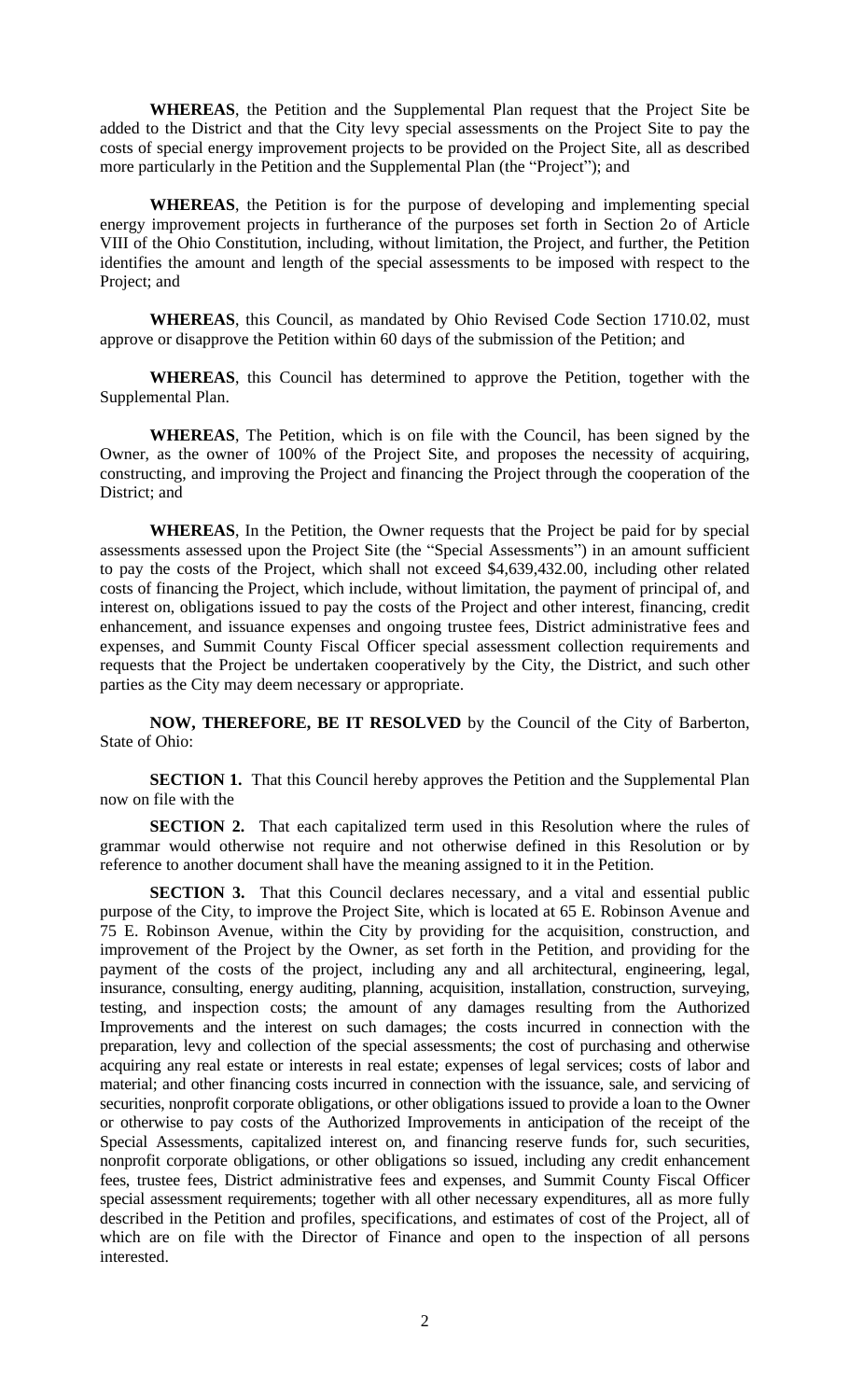**SECTION 4.** That this Council determines that the Project's elements are so situated in relation to each other that in order to complete the acquisition and improvement of the Project's elements in the most practical and economical manner, they should be acquired and improved at the same time, with the same kind of materials, and in the same manner; and that the Project's elements shall be treated as a single improvement, pursuant to Ohio Revised Code Section 727.09, and the Project's elements shall be treated as a joint improvement to be undertaken cooperatively by the City and the District pursuant to Ohio Revised Code Section 9.482 and Ohio Revised Code Chapter 1710.

**SECTION 5.** That the plans and specifications and total cost of the Project now on file in the office of the Director of Finance are approved, subject to changes as permitted by Ohio Revised Code Chapter 727. The Project shall be made in accordance with the plans, specifications, profiles, and estimates for the Project.

**SECTION 6.** That this Council declares that the Project is an essential and vital public, governmental purpose of the City as a Special Energy Improvement Project, as defined in Ohio Revised Code Section 1710.01(I); and that in order to fulfill that essential and vital public purpose of the City, it is necessary and proper to provide, in cooperation with the District, for the acquisition, construction, and improvement of the Project in the manner contemplated by the Petition. This Council determines and declares that the Project is conducive to the public peace, health, safety, and welfare of the City and the inhabitants of the City.

**SECTION 7.** That pursuant to, and subject to, the provisions of a valid Petition signed by the owners of 100% of the Project Site, the entire cost of the Project shall be paid by the Special Assessments levied against the Project Site, which is the benefited property. The provisions of the Petition are ratified, adopted, approved and incorporated into this Resolution as if set forth in full in this Resolution. The portion of the costs of the Project allocable to the City will be 0%. The City does not intend to issue securities in anticipation of the levy of the Special Assessments.

**SECTION 8.** That the method of levying the Special Assessments shall be in proportion to the benefits received, allocated among the parcels constituting the Project Site as set forth in the Petition.

**SECTION 9.** That the lots or parcels of land to be assessed for the Project shall be the Project Site, described in Exhibit "A" to the Petition, all of which lots and lands are determined to be specially benefited by the Project.

**SECTION 10.** That the Special Assessments shall be levied and paid in 28 semi-annual installments pursuant to the list of estimated Special Assessments set forth in the Petition, and the Owner has waived its option to pay the Special Assessment in cash within 30 days after the passage of the assessing Resolution. The period over which the services and improvements provided pursuant to the Supplemental Plan are useful is determined to exceeds 14 years.

The maximum aggregate amount of Special Assessments estimated to be necessary to pay the costs of the Project is \$4,639,432.00. Each semi-annual Special Assessment payment represents payment of a portion of the principal of and interest on obligations issued to pay the costs of the Project and of administrative expenses. The interest portion of the Special Assessments, together with amounts used to pay administrative expenses, are determined to be substantially equivalent to the fair market rate or rates of interest that would have been borne by securities issued in anticipation of the collection of the Special Assessments if such securities had been issued by the City. In addition to the Special Assessments, the Summit County Fiscal Officer (the "County Fiscal Officer") may impose a special assessment collection fee with respect to each annual payment, which amount will be added to the Special Assessments by the County Fiscal Officer.

**SECTION 11.** That the Director of Finance or the Director of Finance's designee is authorized and directed to prepare and file in the office of the Council the estimated Special Assessments for the cost of the Project in accordance with the method of assessment set forth in the Petition and this Resolution, showing the amount of the assessment against each lot or parcel of land to be assessed.

**SECTION 12.** That pursuant to the Petition, the Owner has waived notice of the adoption of this Resolution and the filing of the estimated Special Assessments, as provided in Ohio Revised Code Section 727.13, and The City hereby accepts that waiver.